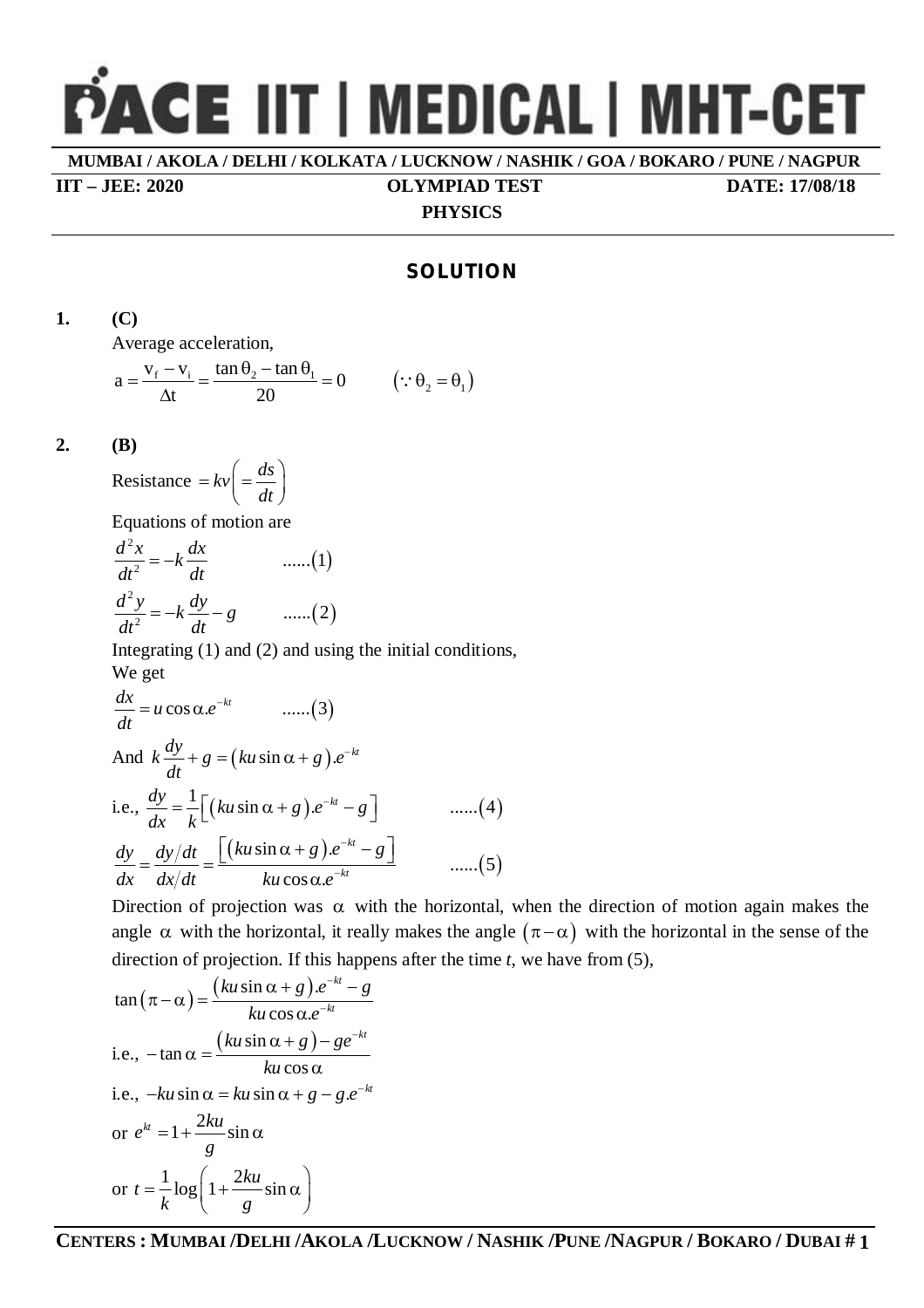# **3. (D)**

This is a straight forward problem in calculating the total distance. The only trick is to make sure that in the cross-over lap you use the hypotenuse. The total distance must be precisely 400 m, so we must

have 
$$
400 = 112 + \pi (R + 0.05) + \pi (R + 5.05) + (112^2 + 5^2)^{1/2}
$$
.

Solving for *R* gives 25.44 m.

# **4. (B)**

*P* be the point where the tangent is parallel to the inclined plane. If  $PN = z$  be perpendicular from *P* on the inclined plane and *PM* the vertical altitude of *P* then evidently for all points on the path, *P* is the point where *z* is the greatest and consequently *PM* is the greatest.



Now for the point *P*, velocity perpendicular to the inclined plane is zero. Now the velocity and acceleration perpendicular to the plane at *O* is  $u \sin(\alpha - \beta)$  and  $g \cos \beta$  and this velocity becomes zero at *P*.

$$
\therefore 0 = u^2 \sin^2 (\alpha - \beta) - 2g \cos \beta z
$$

$$
z = \frac{u^2 \sin^2 (\alpha - \beta)}{2 \cdot 2 \cdot 2}
$$

 $2g\cos\beta$ For maximum range 4 2  $\alpha = \frac{\pi}{4} + \frac{\beta}{2}$  or 4 2  $\alpha - \beta = \frac{\pi}{4} - \frac{\beta}{2}$ 

Hence, 
$$
z = \frac{u^2}{2g \cos \beta} \sin^2 \left(\frac{\pi}{4} - \frac{\beta}{2}\right)
$$
  
\n
$$
= \frac{u^2}{4g \cos \beta} \left[1 - \cos \left(\frac{\pi}{2} - \beta\right)\right] =
$$
\n
$$
= \frac{u^2}{4g \cos \beta} (1 - \sin \beta) \text{ or } PM = z \sec \beta
$$
\n
$$
= \frac{u^2}{4g \cos^2 \beta} (1 - \sin \beta) = \frac{u^2}{4g(1 + \sin \beta)} = \frac{1}{4} \text{ (maximum range)}
$$
\n
$$
\Rightarrow \text{Maximum range} = 4 \times PM
$$

$$
\mathbf{5.} \qquad \qquad (\mathbf{B})
$$

$$
\vec{v}_B = \vec{v}_{BA} + \vec{v}_A
$$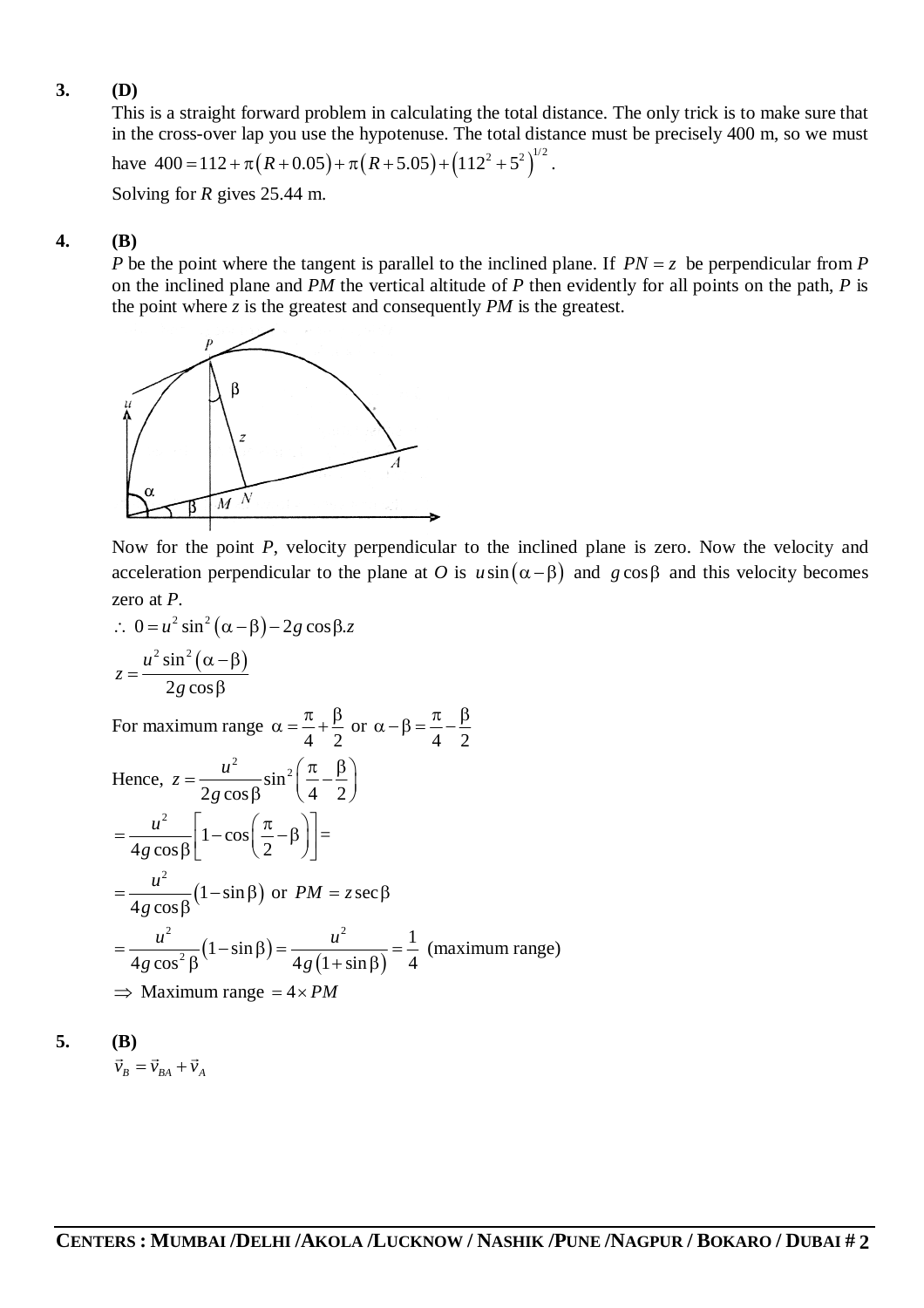

$$
6.
$$

**6. (A)**

$$
\vec{v}_{SB} = v\hat{j} = \vec{v}_s + 3\hat{i}
$$
  
\n
$$
\therefore v_S = v\hat{j} - 3\hat{i} \text{ and } v = \frac{100}{50} = 2 \text{ m/s}
$$
  
\n
$$
\therefore |\vec{v}_s| = \sqrt{v^2 + 3^2} = \sqrt{13} \text{ m/s}
$$
  
\nDrift = 50 × 3 = 150 m

#### **7. (B)**

The component of acceleration due to gravity along greatest slope is  $g' = g \sin 30^\circ = 10 \times \frac{1}{2} = 5 \text{ ms}^{-2}$ 2  $g' = g \sin 30^\circ = 10 \times \frac{1}{2} = 5 \,\text{ms}^{-1}$ 

$$
\therefore R = \frac{u^2 \sin 2\alpha}{g} \text{ or } 120 = \frac{u^2 \sin 120^\circ}{5}
$$

$$
\Rightarrow u^2 = \frac{120 \times 5 \times 2}{\sqrt{3}}
$$

$$
\therefore u = \sqrt{\frac{1200}{1.732}} = 26.3 \text{ ms}^{-1}
$$

### **8. (B)**

Here,  $v_{rel} = \sin \theta = 5 \sin 37^\circ$ 

$$
v_{rel}
$$
\n
$$
\frac{\theta}{\theta}
$$
\n
$$
v_{rel} \sin \theta = 5 \times \frac{3}{5} = 3
$$
\n
$$
\Rightarrow v_{rel} \sin \theta = 3 \qquad ...(i)
$$
\nAlso,  $t = \frac{AB}{v_r \cos 37^\circ + v_{rel} \cos \theta}$ \n
$$
\Rightarrow 2 = \frac{8 + 6\sqrt{3}}{5 \times \frac{4}{5} + v_{rel} \cos \theta}
$$
\n
$$
\Rightarrow 4 + v_{rel} \cos \theta = 4 + 3\sqrt{3}
$$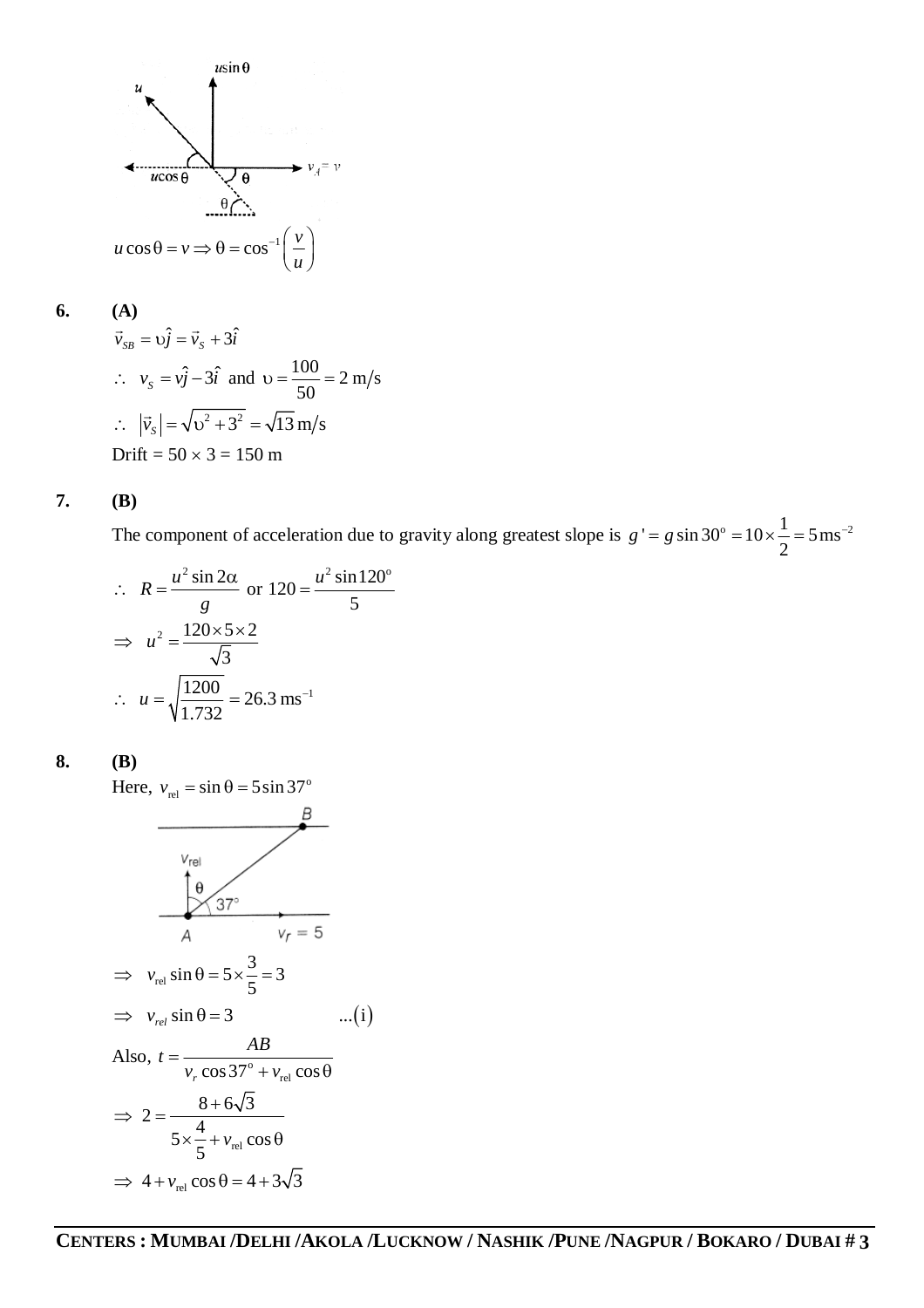$$
\Rightarrow v_{\text{rel}} \cos \theta = 3\sqrt{3}
$$
  
\n
$$
\therefore (v_{\text{rel}} \cos \theta)^2 + (v_{\text{rel}} \sin \theta)^2 = 3^2 + (3\sqrt{3})^2
$$
  
\n
$$
\therefore v_{\text{rel}} = 6 \text{ ms}^{-1}
$$

#### **9. (B)**

Time taken to reach ground  $= 10t_0$ 

 $\mathbf{I}$ 

$$
\begin{array}{r}\n\alpha \\
\hline\n\end{array}\n\qquad\n\begin{array}{r}\n\gamma\n\end{array}\n\qquad\n\begin{array}{r}\n\gamma\n\end{array}\n\qquad\n\begin{array}{r}\n\gamma\n\end{array}\n\qquad\n\begin{array}{r}\n\gamma\n\end{array}\n\qquad\n\begin{array}{r}\n\gamma\n\end{array}\n\qquad\n\begin{array}{r}\n\gamma\n\end{array}\n\qquad\n\begin{array}{r}\n\gamma\n\end{array}\n\qquad\n\begin{array}{r}\n\gamma\n\end{array}\n\qquad\n\begin{array}{r}\n\gamma\n\end{array}\n\qquad\n\begin{array}{r}\n\gamma\n\end{array}\n\qquad\n\begin{array}{r}\n\gamma\n\end{array}\n\qquad\n\begin{array}{r}\n\gamma\n\end{array}\n\qquad\n\begin{array}{r}\n\gamma\n\end{array}\n\qquad\n\begin{array}{r}\n\gamma\n\end{array}\n\qquad\n\begin{array}{r}\n\gamma\n\end{array}\n\qquad\n\begin{array}{r}\n\gamma\n\end{array}\n\qquad\n\begin{array}{r}\n\gamma\n\end{array}\n\qquad\n\begin{array}{r}\n\gamma\n\end{array}\n\qquad\n\begin{array}{r}\n\gamma\n\end{array}\n\qquad\n\begin{array}{r}\n\gamma\n\end{array}\n\qquad\n\begin{array}{r}\n\gamma\n\end{array}\n\qquad\n\begin{array}{r}\n\gamma\n\end{array}\n\qquad\n\begin{array}{r}\n\gamma\n\end{array}\n\qquad\n\begin{array}{r}\n\gamma\n\end{array}\n\qquad\n\begin{array}{r}\n\gamma\n\end{array}\n\qquad\n\begin{array}{r}\n\gamma\n\end{array}\n\qquad\n\begin{array}{r}\n\gamma\n\end{array}\n\qquad\n\begin{array}{r}\n\gamma\n\end{array}\n\qquad\n\begin{array}{r}\n\gamma\n\end{array}\n\qquad\n\begin{array}{r}\n\gamma\n\end{array}\n\qquad\n\begin{array}{r}\n\gamma\n\end{array}\n\qquad\n\begin{array}{r}\n\gamma\n\end{array}\n\qquad\n\begin{array}{r}\n\gamma\n\end{array}\n\qquad\n\begin{array}{r}\n\gamma\n\end{array}\n\qquad\n\begin{array}{r}\n\gamma\n\end{array}\n\qquad
$$

$$
\Rightarrow h = v_0 \sin \alpha (10t_0) - \frac{1}{2} g (10t_0)^2
$$
  
\n
$$
h = v_0 \sin \alpha (10t_0) - 50 g t_0^2
$$
  
\n
$$
\Rightarrow 50 g t_0^2 - 10 v_0 (\sin \alpha) t_0 + h = 0
$$
...(i)

Time taken by boy  $= 5t_0$ 

$$
h = \frac{1}{2} g \left( 5t_0 \right)^2 \Rightarrow t_0 = \sqrt{\frac{2h}{25h}} \qquad \qquad \dots \text{(ii)}
$$

For the time  $t_0 < t < 5t_0$ , boy and ball fall with same acceleration (*g* downwards).

$$
\implies a_{\text{rel}} = 0
$$

They see each other performing straight line motion.

For time  $5t_0 < t < 10t_0$ , boy will remain stationary on ground and ball will come down with acceleration *g*.

It will again trace a parabolic path sort boy.

Also, we can get *b* from Eq. (ii) from given  $t_0$  and ca thus also find  $v_0$  using equation.

(i) As till  $t <$  boy is still on building's roof hell sec ball's trajectory as

$$
y = v_0 \sin \alpha t - \frac{1}{2}gt^2
$$
  
\n
$$
\Rightarrow x = v_0 \cos \alpha t
$$
  
\n
$$
\Rightarrow t = \frac{x}{v_0 \cos \alpha}
$$
  
\n
$$
\Rightarrow y = x \tan \alpha - \frac{gx^2}{2u^2 \cos^2 \alpha}
$$

**10. (C)**

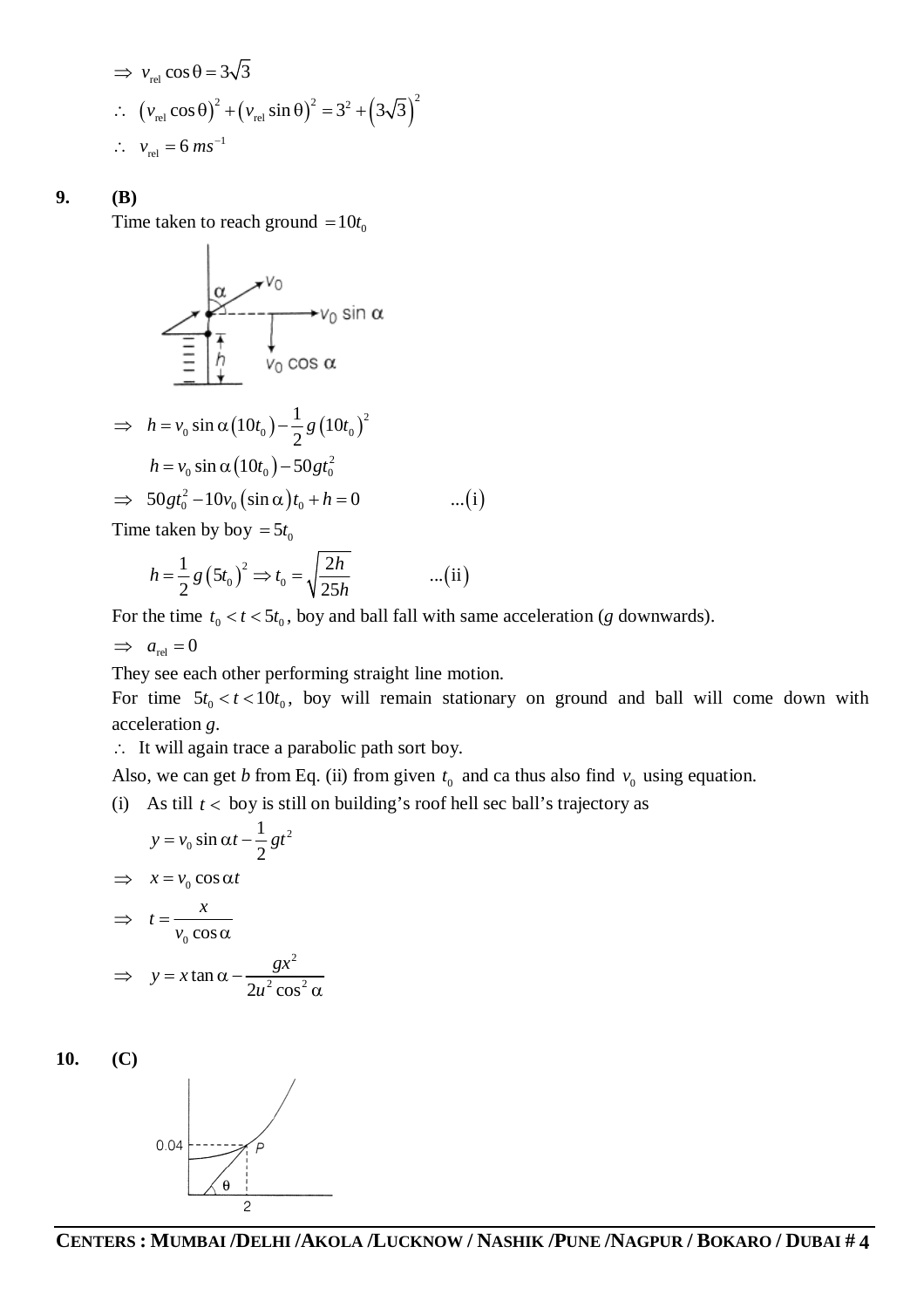From figure, slope is  $\tan \theta = \frac{0.04}{2}$ 2  $\theta = \frac{0.64}{2}$  or  $0\ ^{\nu}0$ 1 0.04  $t_0 v_0$  2  $=$ 

$$
\therefore v_0 t_0 = \frac{2}{0.04} = \frac{200}{4} = 50 \text{ mm}
$$

## **11. (ABCD)**

Change in velocity = final velocity – initial velocity  $=$  u cos  $\hat{\theta}$   $\hat{\theta}$   $(u \cos \theta \hat{\theta} + u \sin \theta \hat{\theta}) = -u \sin \theta \hat{\theta}$  $\therefore$  (A) is correct Average velocity = (total displacement)/(time taken) = ( $\hat{R_i}$ ) Time of flight)  $= u \cos \theta \hat{i}$  $\therefore$  (B) is correct. Change in velocity = final velocity – initial velocity  $=$   $(u \cos \theta \hat{i} - u \sin \theta \hat{j}) - (u \cos \theta \hat{i} + u \sin \theta \hat{j})$  $=-2u \sin \theta \hat{i}$  $\therefore$  (C) is also correct. Rate of change of momentum = force Constant gravitational force is acting on the projectile.

 $\therefore$  (D) is also correct.

# **12. (AB)**

Equation of motion is

$$
\frac{dv}{dt} = -\mu v^3 \text{ i.e. } -\frac{dv}{v^3} = \mu dt
$$
  
Integrating it, we have  $\frac{1}{v^2} = 2\mu t + A$  ....(1)  
Initially, when  $t = 0$ ,  $v = V$   
 $\therefore A = \frac{1}{V^2}$ 

Hence, equation (1) becomes

$$
\frac{1}{v^2} = 2\mu t + \frac{1}{V^2} = \frac{1 + 2\mu V^2 t}{V^2}
$$
  
i.e.  $v = \frac{dx}{dt} = \frac{V}{\sqrt{(1 + 2\mu V^2 t)}}$ 

This proves the second option. Integrating it, we have

$$
x = V \int (1 + 2\mu V^2 t)^{-1/2} dt + D
$$
  
=  $\frac{1}{\mu V} \sqrt{(1 + 2\mu V^2 t)} + D$ 

Initially when  $t = 0$ ,  $x = 0$ 

$$
\therefore D = -\frac{1}{\mu V}
$$

So that, we have  $x = \frac{1}{2\pi\sqrt{1 + 2\mu V^2 t}} - 1$ *V*  $=\frac{1}{\pi} \left| \sqrt{(1+2\mu V^2 t)} - 1 \right|$  $\overline{\mu V}$   $\lfloor \sqrt{(1+2\mu V_l)^{-1}} \rfloor$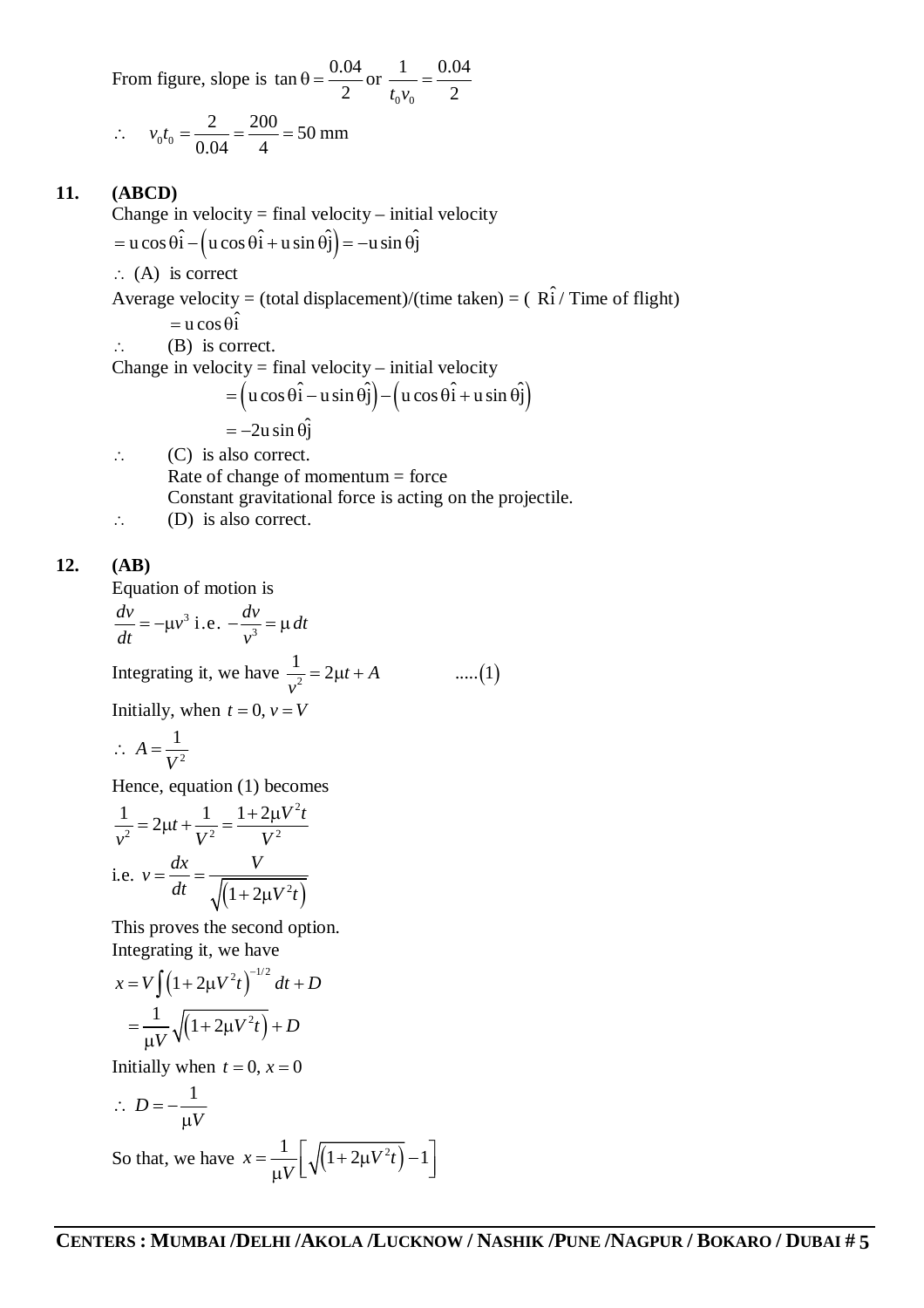**13. (ABC)** Here,  $OB = OA + AB$ 



#### **14. (ABC)**

(A) The downward component of *g* parallel to  $OY$  is *g* sin  $\theta$ , Hence the downward component along the groove is  $a = g \sin \theta \sin \alpha$ . Since

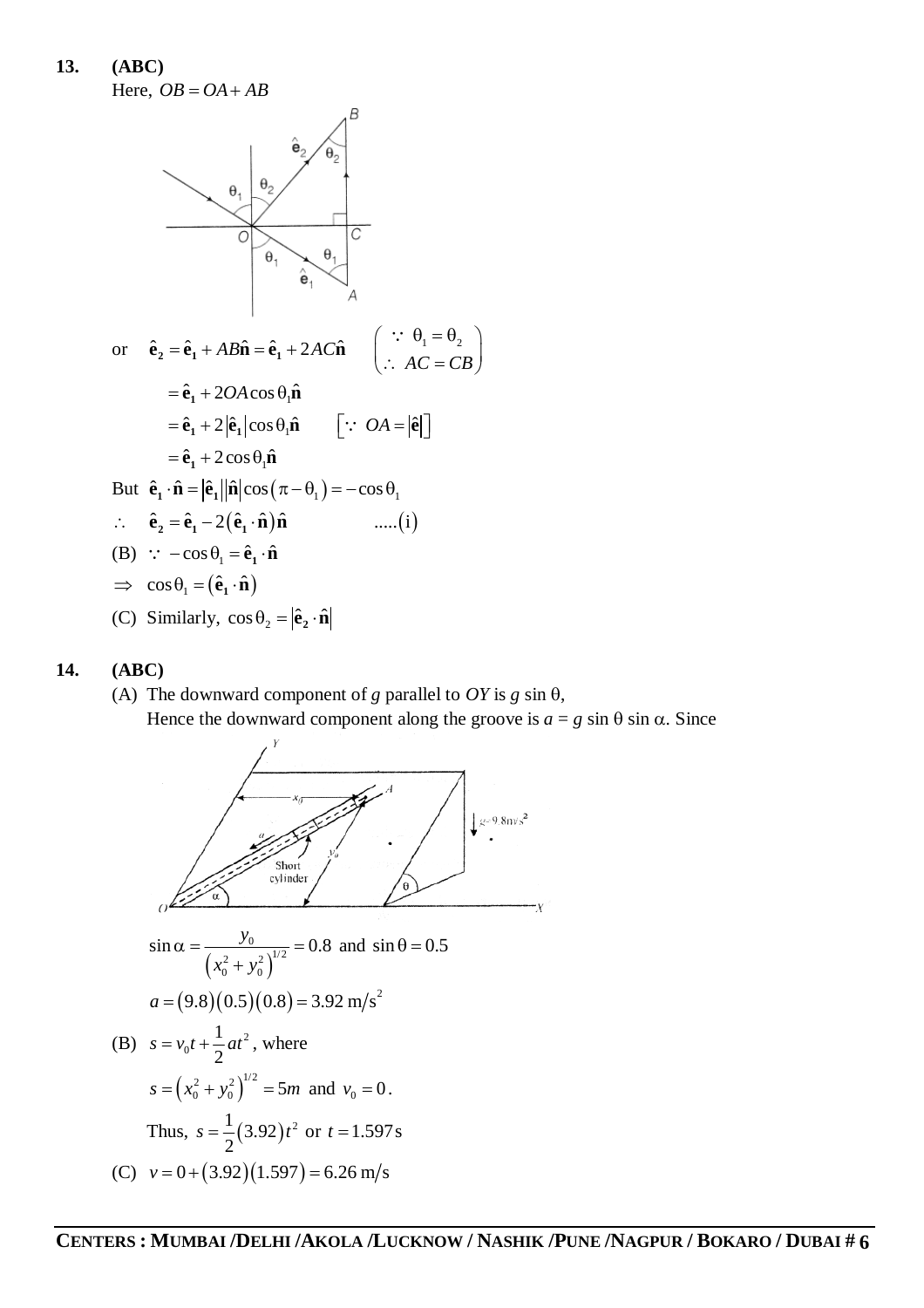15. **(ABCD)**  
\n(A) 
$$
\frac{dy}{dt} = -bke^{-bt} + \frac{g}{b}
$$
  
\nDifferentiating once more  $\frac{d^2y}{dt^2} = b^2ke^{-bt}$   
\nMultiplying our expression for  $\frac{dy}{dt}$  by  $-b$  and adding *g* yields  $b^2ke^{-bt}$ .  
\nThus (1) is satisfied. Substituting  $t = 0$  and recalling that  $e^0 = 1$ , we get  $y = 0$ .  
\n(B) Since the ball is released from rest,  $y = 0$  at  $t = 0$ .  
\nUsing our expression for  $\frac{dy}{dt}$  from (A),  
\nWe have  $0 = -bk + \frac{g}{b}$ , which yields  $k = \frac{g}{b^2}$ .  
\n(C) If  $b = 0.1/s$  and using  $g = 9.8$  m/s<sup>2</sup>,  
\nWe have  $k = \frac{g}{b^2} = 980$  m. Then at  $t = 10s$ ,  $y = (980$  m) $(e^{-1} - 1) + (98$  m/s)(10s) = 360 m.  
\n $v = \frac{dy}{dt} = (-98$  m/s) $e^{-t} + (9.8$  m/s<sup>2</sup>) $(0.1/s) = 62$  m/s  
\n(D) At  $t = 60s$ ,  
\n $\frac{dy}{dt} = (-98$  m/s) $e^{-6} + 98$  m/s  
\n $e^{-6} \approx 0.0025$   
\nSo,  $\frac{dy}{dt} \approx 9.8$  m/s

**16. (1)**

$$
\theta = \tan^{-1}\left(\frac{1}{2}\right) = 28.56^{\circ}
$$
  
\nLet  $v_0$  = initial velocity of auto  
\n $s_x = v_{0x} \times t$   
\n $40 = v_0 \cos 28.56^{\circ} \times t$   
\n $t = \frac{45.54}{v_0}$  .....(1)  
\nAlso  $s_y = v_{0y}t - \frac{1}{2}gt^2 = v_0 \sin 28.56^{\circ} \times t - \frac{1}{2}gt^2$   
\n $s_y = v_0 \sin 28.5^{\circ} \times \frac{45.54}{v_0} - \frac{1}{2} \times 32.2 \times \left(\frac{45.54^2}{v_0}\right)$   
\n= -10 (given)  
\nSolving this,  $v_0 = 32.76$  ft/sec.  
\n $v_{0x} = 32.76 \cos 28.56^{\circ} = 29.3$  ft/sec  
\n $v_{0y} = 32.76 \sin 28.56^{\circ} = 15.66$  ft/sec  
\nAlso  $v_y^2 = v_{0y}^2 + 2a_y s_y = (15.66)^2 - 2(32.2)(-10)$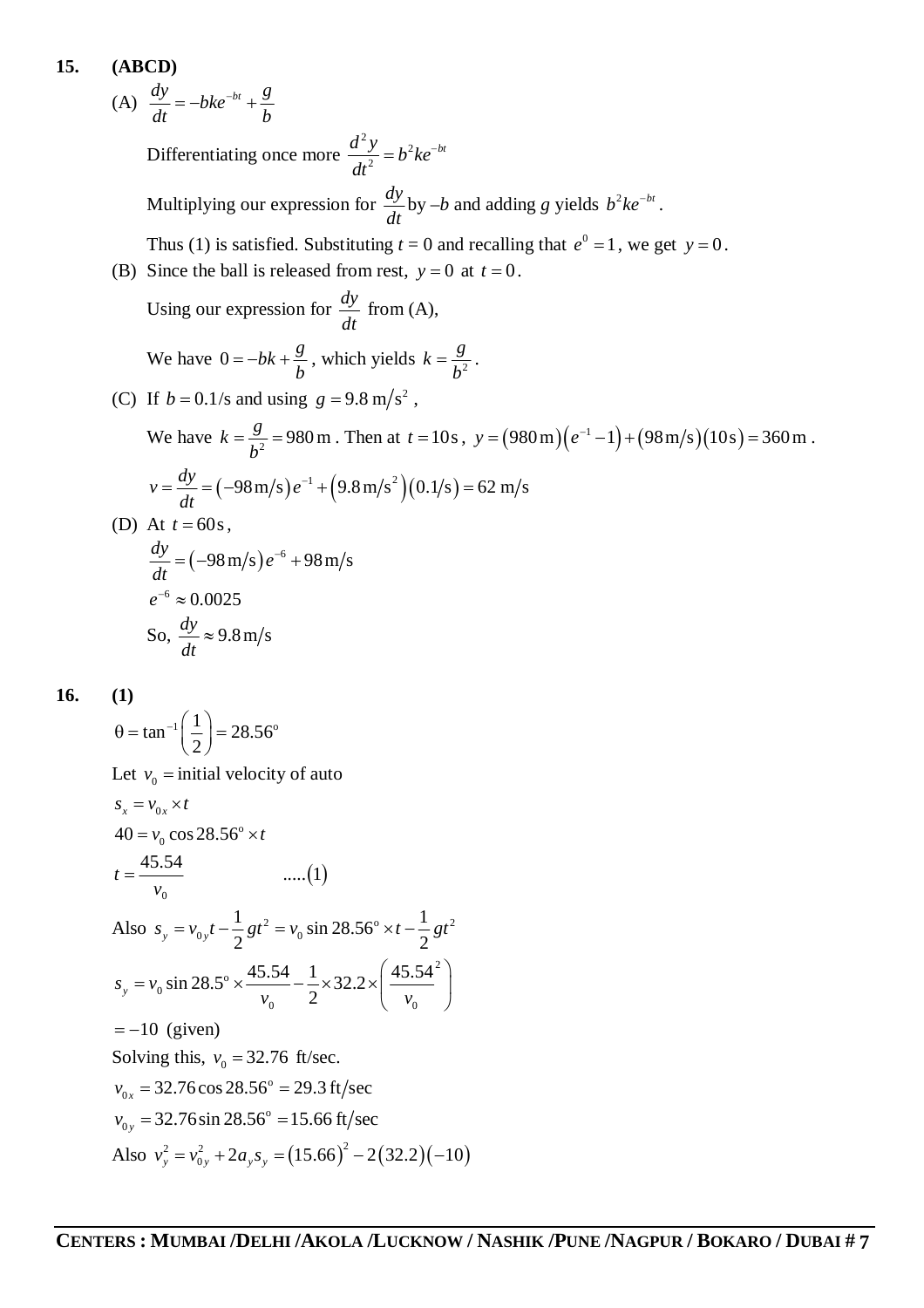$$
v_y = 29.3
$$
 ft/s,  $v_x = 29.3$  ft/s;  $\alpha = \tan^{-1} \frac{v_y}{v_x} = 45^\circ$ 

**17. (4)**  $(\Delta t_1 - \Delta t_2)$  $\frac{p}{\sqrt{p}} = 40 \text{ km/h}$ *p s*  $s + v_n (\Delta t_1 - \Delta t_2)$  $\cup$  $=$  $+v_{n}\left(\Delta t_{1}-\Delta t_{2}\right)$ 

**18. (3)**

$$
n + \left(\frac{\Delta t_2^2 - \Delta t_1^2}{\Delta t_1^2}\right) = 18
$$

**19. (8)**

The position vector is  $\mathbf{r} = x\hat{\mathbf{i}} + y\hat{\mathbf{j}}$ 

The ball is at the greatest distance from the origin when its velocity is perpendicular to position vector.

$$
\therefore \frac{y}{x} = \frac{-v_y}{v_x}
$$
\n
$$
\frac{ut \sin \alpha - \frac{1}{2}gt^2}{ut \cos \alpha} = -\frac{(u \sin \alpha - gt)}{u \cos \alpha}
$$
\n
$$
t^2 - \frac{3u \sin \alpha}{g}t + \frac{2u^2}{g^2} = 0
$$
\n
$$
y = \frac{v_y}{\alpha}
$$

If this is not happen during motion, the discriminant should be negative.

$$
\therefore \quad \left(\frac{3u\sin\alpha}{g}\right)^2 < \frac{8u^2}{g^2}
$$
\n
$$
\Rightarrow \quad \sin\alpha < \frac{\sqrt{8}}{3}
$$
\n
$$
\therefore \quad n = 8
$$

**20. (1)**

In figure, points *A*, *B* and *C* are lying on the trajectory of the path of the ball. The equation of trajectory is